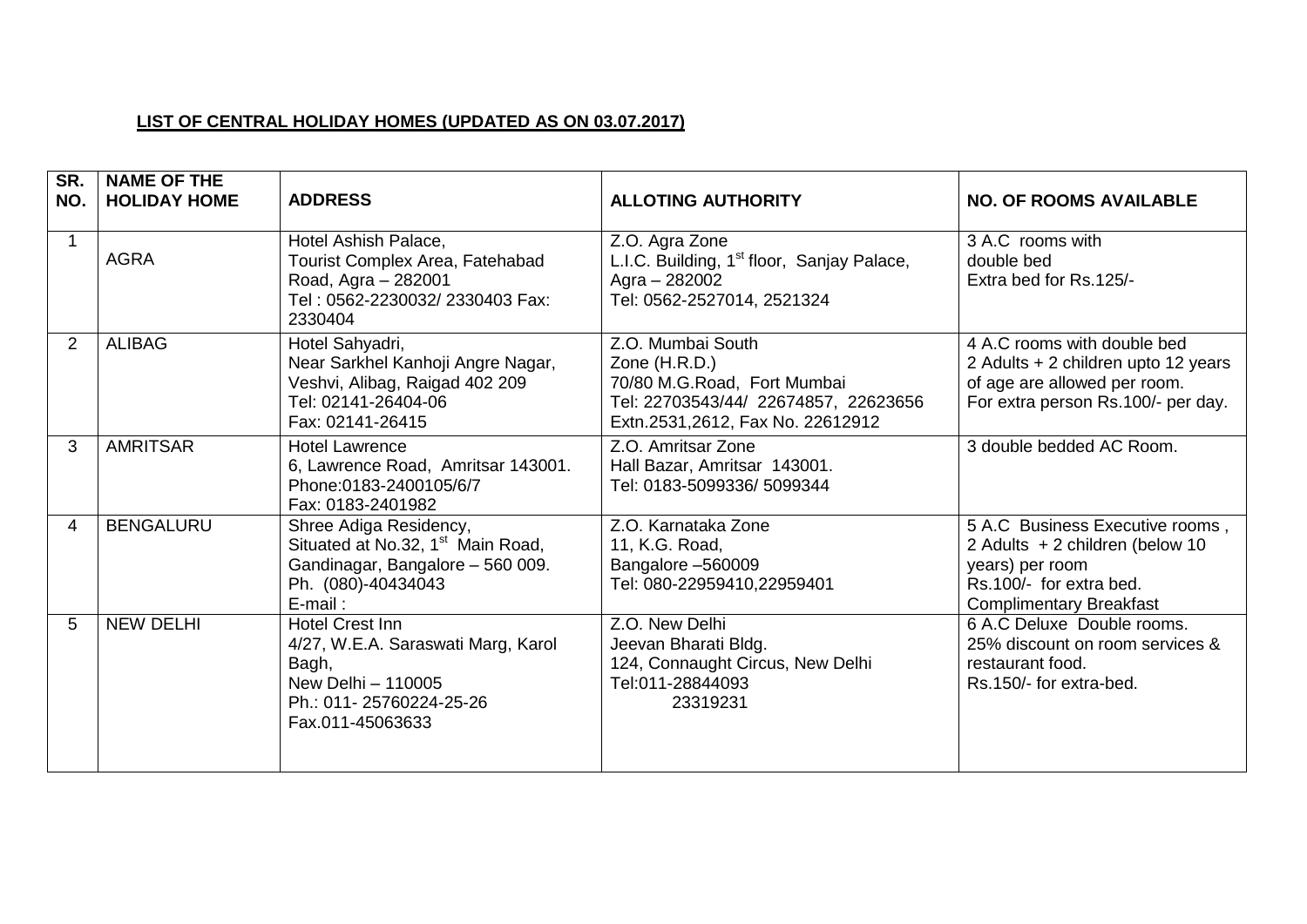| 6  | GOA (Goa Zone)    | <b>Hotel Orion</b><br>Nova Cidada Complex, Alto Porvorim,<br>Panaji - 403521.<br>Tel: 0832-2416091<br>Fax - 0832-2412700                                   | Z.O. Goa Zone<br>Dempo House, P.B.291, Campal,<br>Goa 403001<br>Tel:0832-2404428/30/31                                                          | 5 A.C rooms, 2 Adults plus 2<br>children upto 12 years allowed in<br>one room<br>charge. Complimentary bed<br>tea/Breakfast for 4 persons |
|----|-------------------|------------------------------------------------------------------------------------------------------------------------------------------------------------|-------------------------------------------------------------------------------------------------------------------------------------------------|-------------------------------------------------------------------------------------------------------------------------------------------|
| 7  | <b>JAIPUR</b>     | <b>Hotel JAG Niwas</b><br>D-190/B, Jagdish Marg, Banipark,<br>Jaipur - 302016<br>Tel. 0141-4011004/2202233<br>Mob. 9950220069                              | Z.O. Jaipur Zone Star House, Jawahar<br>Nagar, B-4, Sector 2. Jaipur, Rajasthan -<br>302004.<br>Tel.No.0141-2656234<br>Fax No. 0141 - 2656223/4 | 3 A/C double bed rooms with<br>complimentary break-fast. Extra<br>single bed without any charges.                                         |
| 8  | <b>KODAIKANAL</b> | M/s C.V.N. Cottages,<br>17/398 Fern hill Road, Opp. Hotel Tamil<br>Nadu, Next to Velliappan Theatre,<br>Kodaikanal - 624 101<br>Tel: 04542-241497/8/243512 | Z.O. Coimbatore Zone<br>324 Oppanakara Street,<br>Coimbatore 641001<br>Tel: 0422-2392813/2397221                                                | 5 cottages / 5 rooms<br>2 Adults with 2 children or 3 Adults<br>allowed in a room.                                                        |
| 9  | <b>MOUNT ABU</b>  | Hotel Sudhir, Near Old Bus Stand,<br>Rajendra Marg, Mount Abu,<br>Rajasthan - 307 501.<br>Tel: 02974 235311<br>Fax:02974 235120                            | Z.O. Jaipur Zone Star House, Jawahar<br>Nagar, B-4, Sector 2. Jaipur, Rajasthan -<br>302004.<br>Tel.No.0141-2656234<br>Fax No. 0141 - 2656223/4 | 3 Non-AC rooms.<br>(2 adults and two children below 12<br>years will be allowed in one room)                                              |
| 10 | <b>MANALI</b>     | Manali Co-op. Housing Society Ltd.<br>Chichoga Estate<br>Village - Chichoga, Manali -175131<br>(HP)<br>Tel: 01902 252417/253271                            | Z.O. Chandigarh Zone<br>SCO 181-182.<br>Sector 17C<br>Chandigarh 160017<br>Tel: 0172-2671506/7/8/9                                              | 16 rooms<br>2 Adults plus 2 children upto 12<br>years allowed in a room.                                                                  |
| 11 | <b>MUNNAR</b>     | Hotel Ayur County Resorts Ltd.,<br>Chinnakanal, Munnar 685 618<br>Tel: 04868-249318-20<br>Fax: 04868-249218                                                | Z.O., Kerala Zone<br>Kaloor Towers, Kaloor, Cochin, PIN 682017<br>Tel: 0484-2349442/2349557<br>Fax:0484-2349720                                 | 2 bed rooms<br>25% discount on food & beverages.                                                                                          |
| 12 | <b>OOTY</b>       | Mahalaxmi Inn,<br>Near ATC Theatre,<br><b>Bombay Castle</b><br>Ootacamund 643 001<br>Nilgiris - Tamil Nadu                                                 | Manager, Coonoor Br.,<br>P.B. No.27, Mount Road,<br>Coonoor-643102, Nilgiris-Tamil Nadu<br>Tel: 0423-2231971/0472<br>Fax:0423-2231971           | 16 rooms<br>2 Adults per room allowed.                                                                                                    |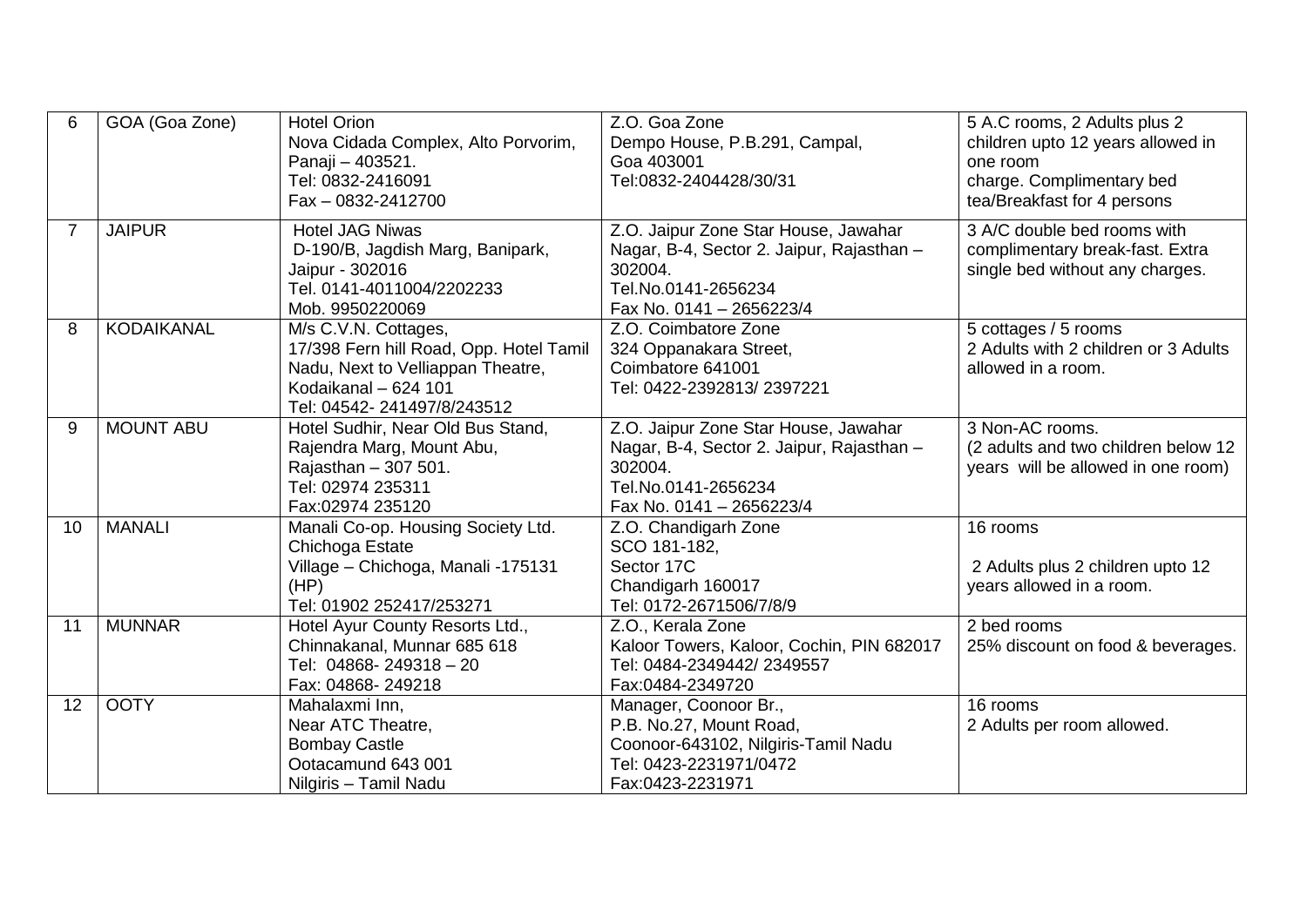| 13 | <b>UDAIPUR</b>  | <b>Hotel Meera</b><br>6, Meera Marg,<br>Udaipur,<br>Rajasthan 313001<br>Tel: 0294 - 2527554/2524857<br>Fax - 2561756                                                    | Z.O. Jaipur Zone Star House, Jawahar<br>Nagar, B-4, Sector 2. Jaipur, Rajasthan -<br>302004.<br>Tel.No.0141-2656234<br>Fax No. 0141 - 2656223/4 | 3 AC rooms<br>2 Adults 2 Children below 12 years<br>or total 3 adults.                                                                                     |
|----|-----------------|-------------------------------------------------------------------------------------------------------------------------------------------------------------------------|-------------------------------------------------------------------------------------------------------------------------------------------------|------------------------------------------------------------------------------------------------------------------------------------------------------------|
| 14 | <b>KOLKATA</b>  | Hotel Neeranand Regency,<br>1, Ashu Biswas Road, Chakraberia (S),<br>Near Bank of Baroda ATM, Kolkata -<br>700 020.<br>Tele. 033 2485 0622/23 / 9831633473              | Z.O. Kolkata Zone<br><b>Personnel Deptt</b><br>5 B.T.M. Sarani, Kolkata<br>Tele -033-22310292<br>Fax -033 -22104375                             | 3 AC deluxe Rooms                                                                                                                                          |
| 15 | <b>CHENNAI</b>  | Hotel Royal Regency,<br>26/27, Poonamalee High Road<br>Periamet, Chennai 600 003<br>Tel: 044-25611777<br>Opp.to Egmore Railway Station                                  | Z.O. Chennai Zone,<br>Old No.17, New No.30, Errabalu Street<br>Chennai - 600001<br>Tel: 044-66777502/ 66777555                                  | 5 AC rooms with double bed<br>2 Adults plus 2 children below 11<br>years allowed in a room. With<br>complimentary break-fast.                              |
| 16 | <b>PURI</b>     | Shakuntala Palace,<br>Gopal Ballav Road,<br>Sea-Beach, Puri - 1<br>Tel: 06752-233378/9<br>Fax: 06752-224924                                                             | Z.O. Bhubaneshwar Zone, 1/1D, Jayadev<br>Vihar, Nayapalli, Bhubaneshwar.<br>Tel: 0674-2559243/2559257<br>Fax: 0674-2559247                      | 6 A.C rooms<br>20% discount on food.<br>2 children below 12 years are<br>permitted without extra charge.                                                   |
| 17 | <b>TIRUPATI</b> | <b>Hotel Kesava Residency</b><br>18-3-60/1C, Tirumala Byepass Road,<br>Near Alipiri Police Station<br><b>TIRUPATI -517501.</b><br>Tel. 0877-2233458/658                 | Sr. Manager (HRD)<br>Zonal Office,<br>Hyderabad Zone.<br>Tel. 040-23317302<br>Fax. 040-23315173                                                 | 4 AC rooms with double bed, 2<br>Adults plus 2 children below 12<br>yrs. per room allowed.<br>Complimentary tea/coffee. Extra<br>bed at Rs. 150/- per day. |
| 18 | <b>MYSORE</b>   | <b>Shree Guru Residency</b><br>2249,2249/I, New No.10, 10/I, Jhansi<br>Laxmi Bai Cross Road, Devraj Mohalla,<br>Mysore, Pin-570 001<br>Tel: 91-821-2424600/666/300/4400 | The Branch Manager,<br>Mysore Branch.<br>Karnataka Zone.<br>Tele-0821-2430147<br>Fax. 0821-2443913                                              | 6 AC rooms<br>With complementry breakfast.<br>For extra person charges Rs.300/-<br>per day.                                                                |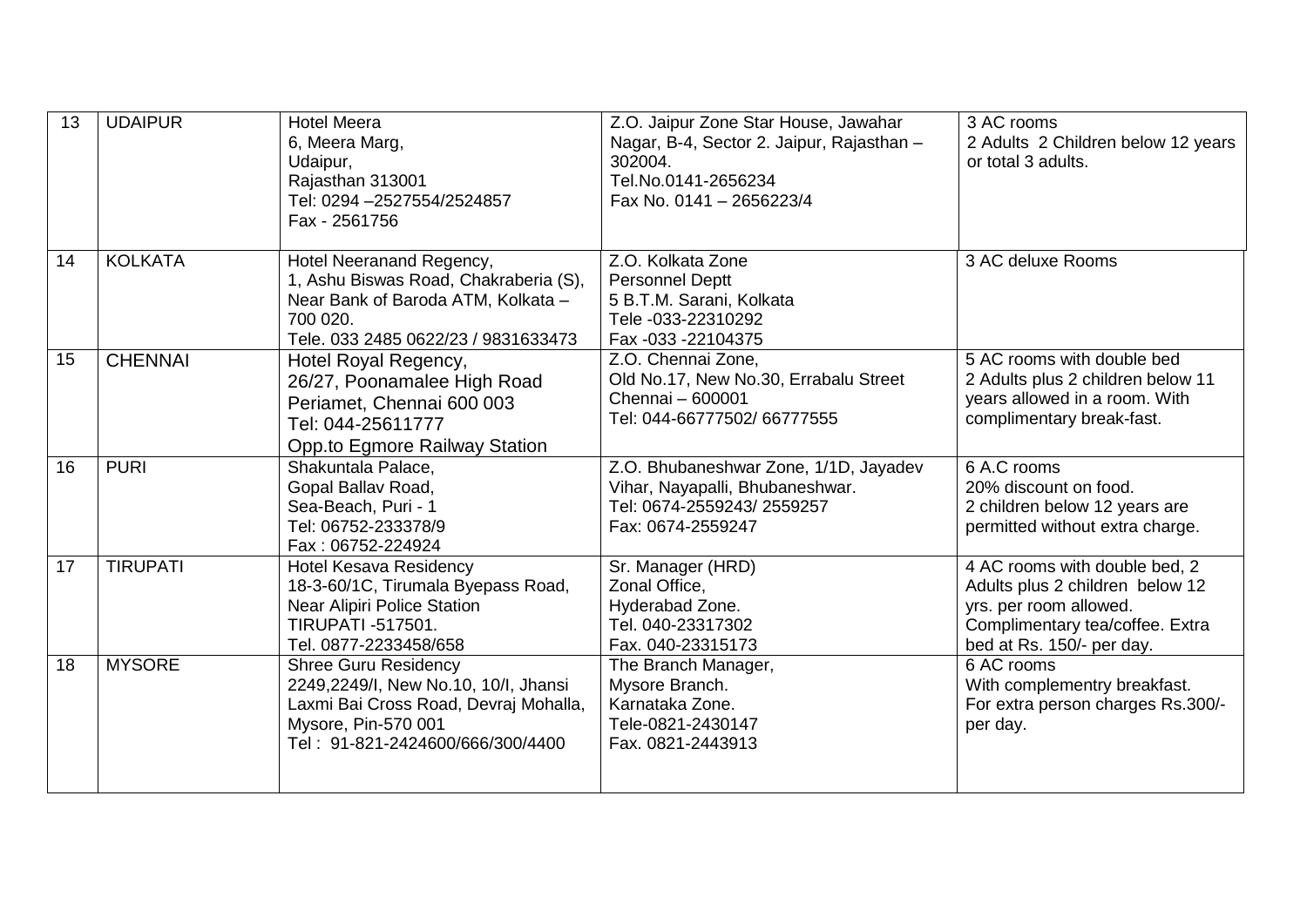| 19 | <b>PUNE</b>                                               | <b>Hotel Ashray</b><br>Near Laxminarayan Theatre, Parvati<br>Road,<br>Near Swargate ST Stand,<br>PUNE 411009.<br>Tel. 020-24425468/69                              | Z.O. Pune Zone.<br>1162/6, Shivaji Nagar, University Road,<br>Near observatory, Pune 411005<br>Tel: 020-25535421/25535433<br>Fax-020-25511200                                         | 3 double bedded AC rooms.<br>Complimentary breakfast for 2<br>persons.<br>Extra bed Rs. 300/-                                                           |
|----|-----------------------------------------------------------|--------------------------------------------------------------------------------------------------------------------------------------------------------------------|---------------------------------------------------------------------------------------------------------------------------------------------------------------------------------------|---------------------------------------------------------------------------------------------------------------------------------------------------------|
| 20 | <b>DARJEELING</b><br>(Agreement expired<br>on 30.06.2017) | Norlha Home Stay<br>35/4, Hill Cart Road, Krishna Villa, West<br>Point, Darjeeling - 734 101.                                                                      | Z.O. Siliguri<br>Tel:0353-2641098 / 2641718<br>Fax:0353-2642985                                                                                                                       | 4 (double bed) Rooms - (extra<br>bed charges) Complimentary<br>morning tea                                                                              |
| 21 | <b>SHIRDI</b>                                             | The Pilgrim's Inn, Shirdi,<br>MTDC Ltd., Shirdi,<br>Tal. Rahata,<br>Dist. Ahmednagar,<br>Maharashtra Pin 423109<br>Tel (02423)-255194 to 97<br>Fax. (02423)-256103 | Z.O. Mumbai North Zone. 2 <sup>nd</sup> floor,<br>BOI Building; S.V. Road, Opp. Natraj<br>Market; Malad (W)<br>Mumbai 400064<br>Tele. No.(022)<br>28827771/5771<br>Fax (022)-28825578 | 3 Non-AC rooms -<br>2 three bedded;<br>1 four bedded.                                                                                                   |
| 22 | MAHABALESHWAR                                             | Hotel Madhuban<br>Lake Road, Mahabaleshwar 412806<br>02168-260213/261731                                                                                           | Z.O. Pune Zone.<br>1162/6, Shivaji Nagar, University Road,<br>Near observatory, Pune 411005.<br>Tel: 020-25535421/5433, Fax -020- 511200                                              | 2 Double bedded rooms.<br>Complementary Breakfast/tea for<br>2 persons.                                                                                 |
| 23 | <b>HYDERABAD</b>                                          | <b>Hotel Tourist Palace,</b><br>5-1-718/2, Kushal Chamber, Bank<br>Street, Kothi, Hyderabad - 500095.<br>Tel. No.040-66668686/9494                                 | Zonal Office, Telangana Zone, PTI Building,<br>II Floor, 10-1-1199 /2, A.C. Guards,<br>Hyderabad, Telangana. 500 004.<br>Tel: 040-23315263                                            | 4 AC rooms with double bed<br>2 Adults and 2 children upto 12<br>years of age allowed.<br>Complimentary breakfast for 4<br>persons. Extra Bed Rs. 250/- |
| 24 | <b>DWARKA</b>                                             | <b>Hotel Dewang</b><br>Opp. Circuit House, Hospital Road,<br>Dwarka - 361335<br>Tel. 02892-234071/236180<br>Mob.09824402132                                        | Z.O. Ahmedabad Zone.<br>Tel: 079-25353118 / 253 51461<br>Fax-079-25350452                                                                                                             | 2 Non-AC Rooms<br>2 Adults plus 2 children below 12<br>years permitted in a room.                                                                       |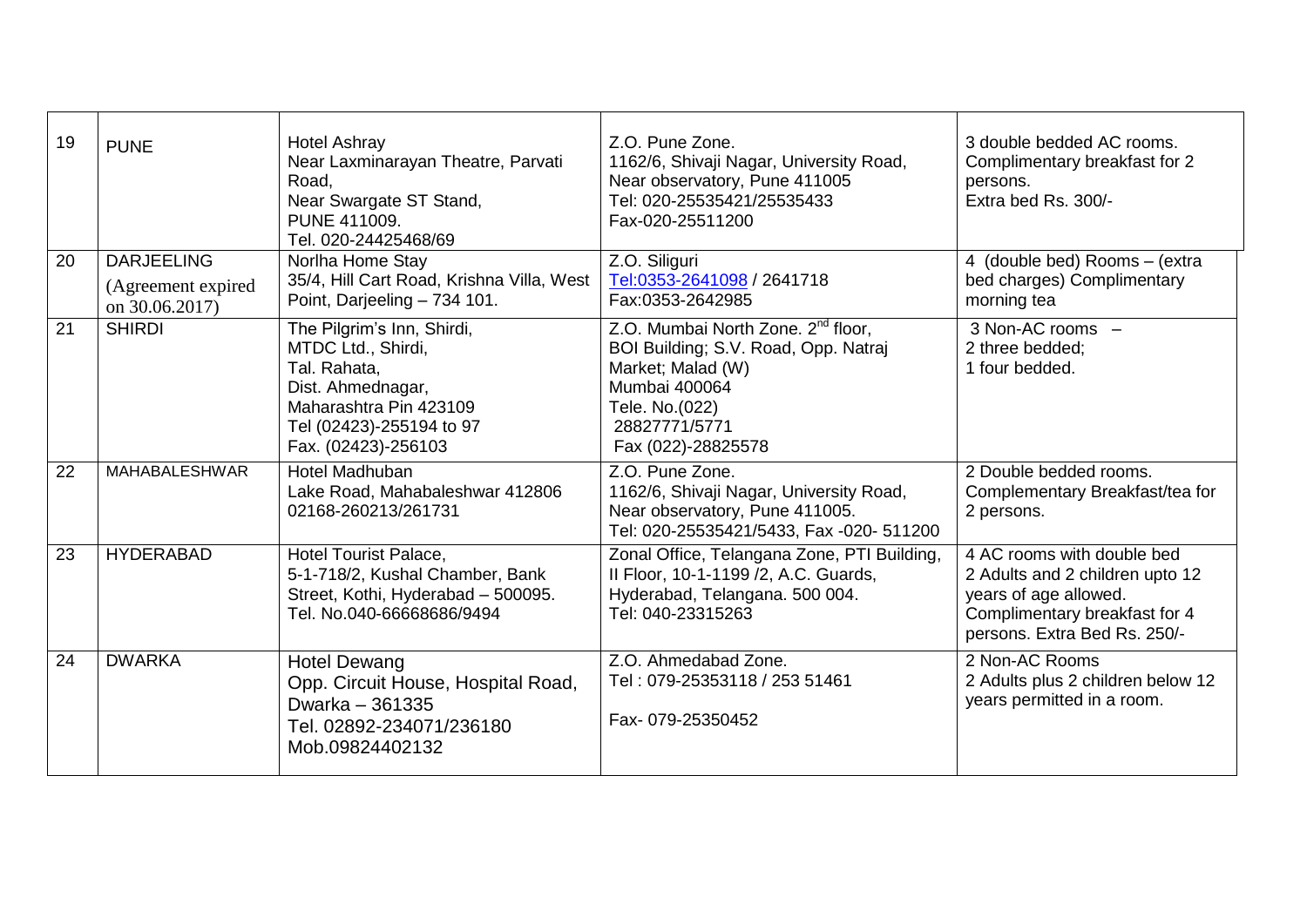| 25 | <b>BHUBANESHWAR</b> | Hotel Residency 24 X 7<br>13/W, Ashok Nagar,<br>Bhubaneshwar-751009.<br>Tel.0674-2536044,2533703                                                                                  | Sr. Manager (HR)<br>Zonal Office, Bhubaneshwar<br>Tel. 0674-2559257, Fax.0674-2559247                                                                                 | 4 double bedded AC rooms.                                                                                                                                           |
|----|---------------------|-----------------------------------------------------------------------------------------------------------------------------------------------------------------------------------|-----------------------------------------------------------------------------------------------------------------------------------------------------------------------|---------------------------------------------------------------------------------------------------------------------------------------------------------------------|
| 26 | <b>DALHOUSIE</b>    | <b>Hotel Super Star</b><br>Subhash Chowk,<br>Dalhousie (H.P.)- 176304<br>Tel: 01899-242181<br>Fax - 01899 - 240747<br>Mobile: 9418380291                                          | The Sr. Manager (HR)<br>Ludhiana Zone<br>Personnel Deptt.<br>R-579 Model Town, Ludhiana<br>Tel: 0161-2408163<br>Fax-0161-2410648                                      | 2 double bedded rooms<br>2 Adults with 2 Children below the<br>age of 12 years.<br>Extra bed charges Rs.100/- per<br>bed                                            |
| 27 | <b>KATRA</b>        | Hotel Bhawani'z Paradise (Ginger) Also<br>known as B.V.P.K. Hotels Pyt. Ltd<br>Jammu Road, Katra (Vaishnodevi),<br>J&K - 182 301<br>Tel: 01991-234000/234601<br>Fax: 01991-234600 | The Sr. Manager (HR)<br>Amritsar Zone<br>H.R. Department<br>Tel 0183-5099336<br>$Fax - 0183 - 2210456$                                                                | 5 deluxe rooms<br>25% discount on food.                                                                                                                             |
| 28 | <b>PANCHMARHI</b>   | <b>Hotel Saket</b><br><b>Patel Road Near SBI</b><br>Panchmarhi<br>M.P. - 461881<br>Tel. 07578-2521165/252317<br>Mobile: 9425310465                                                | The Sr. Manager (HR)<br><b>Bhopal Zone</b><br>Arera Hills, Bhopal<br>Tel - 0755-4277564/2571984<br>Fax - 0755 - 2553779                                               | Two Double Bedded AC Rooms                                                                                                                                          |
| 29 | GOA (MSZ)           | <b>Hotel Orion</b><br>Nova Cidada Complex, Alto Porvorim,<br>Panaji - 403521.<br>Tel: 0832-2416091<br>Fax - 0832-2412700                                                          | The Sr. Manager (HR)<br>Mumbai South Zone<br>H.R. Department,<br>70/80 M.G.Road, Fort, Mumbai<br>Tel: 22703543/44/2674857/2623656<br>Extn.2531,2612, Fax No. 22617903 | 4 AC rooms<br>Complementary Morning tea &<br>breakfast for 4 persons. 2 Adu;t<br>with 2 children upto 6 years of<br>age. Extra person will be charged<br>Rs. 500/-. |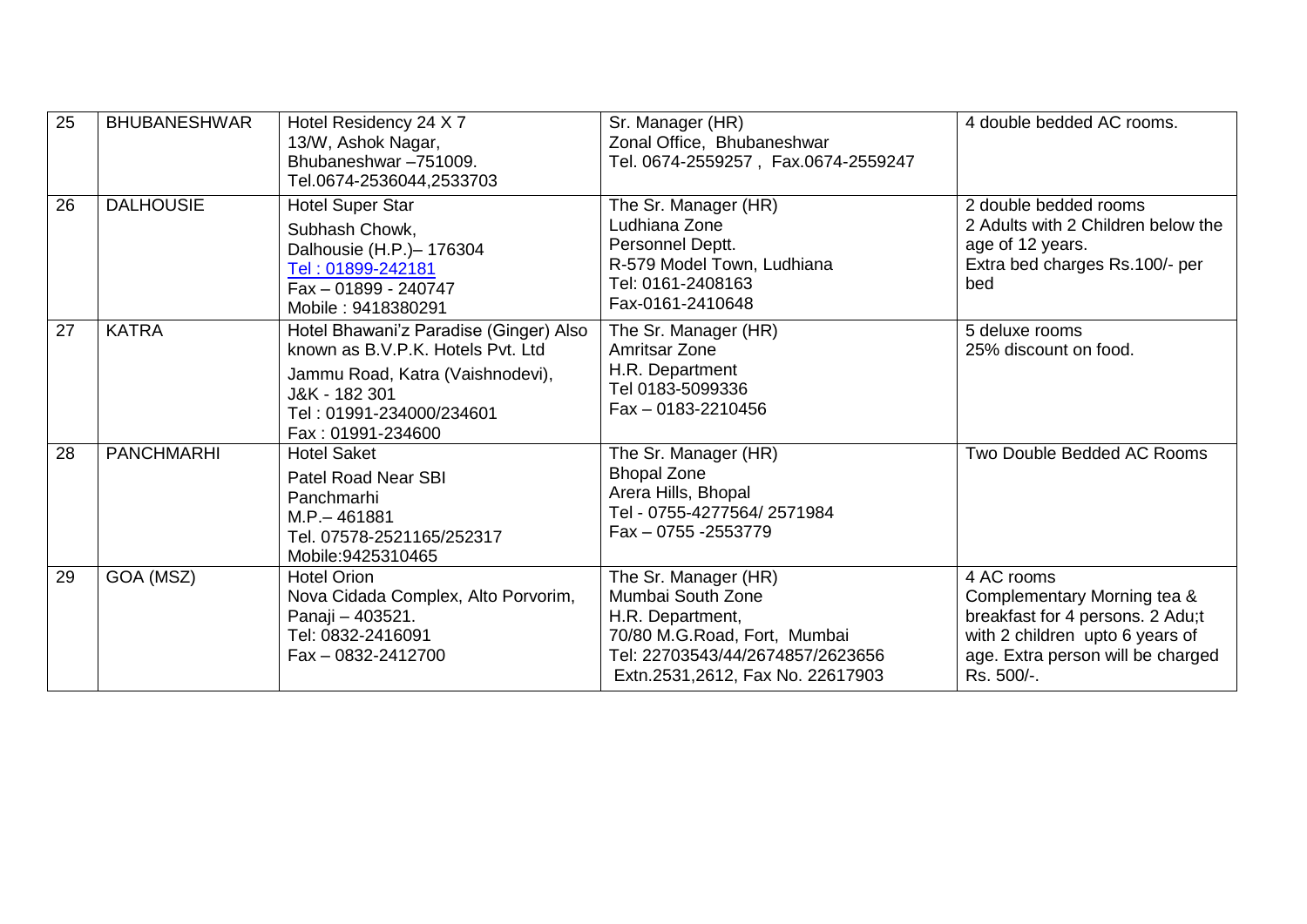| 30 | <b>DIGHA</b>                 | Hotel Kanchan International<br>Mini Holiday Home, Plot No.62,<br>New Digha Township, Dist. Purbha<br>Midnapore (W.B.)<br>Tel.: 03220-266461/462<br>9732938727 | The Sr. Manager (HR)<br>Kolkata Zone<br>Personnel Deptt, 5 B.T.M. Sarani, Kolkata<br>Tel.033-22310292<br>Fax.033.22104375                             | 2 AC rooms                                                                                  |
|----|------------------------------|---------------------------------------------------------------------------------------------------------------------------------------------------------------|-------------------------------------------------------------------------------------------------------------------------------------------------------|---------------------------------------------------------------------------------------------|
| 31 | <b>GANGTOK</b><br>(Kolkatta) | <b>Hotel Marigold</b><br>31-A, National Highway,<br>Gangtok 737101.<br>Tel.03592-201254/55                                                                    | The Sr. Manager (HR)<br>Kolkata Zone<br>Personnel Deptt, 5 B.T.M. Sarani, Kolkata<br>Tel. 033-22310292, Fax.033-22104375                              | 3 double bedded Rooms                                                                       |
| 32 | <b>GANGTOK (PATNA)</b>       | <b>Hotel Marigold</b><br>31-A, National Highway,<br>Gangtok 737101.<br>Tel.03592-201254/55                                                                    | The Sr. Manager (HR)<br>Patna Zone<br>H.R. Department<br>Tel.: 0612 2506510, Fax - 0612 -2223178                                                      | <b>Three Rooms</b>                                                                          |
| 33 | <b>DAMAN</b>                 | <b>Hotel Princess Park</b><br>Devka Beach, Nani Daman 396210<br>Tel No. 0260 - 2254323/ 2250900<br>Fax No. 0260 - 2250800                                     | Sr. Manager (HR)<br>Z.O. Ahmedabad<br>Tel. 079-25351461<br>Fax. 079-25350451                                                                          | Three rooms                                                                                 |
| 34 | <b>NATHDWARA</b>             | Hotel Maharaja Inn, Rampura,<br>Nathdwara (Rajasthan) - 313 301<br>Tel. No.02953-230221/133<br>Mob. 9799081161 / 9772065540                                   | Sr. Manager (HR)<br>Z.O. Ahmedabad<br>Tel. 079-25351461<br>Fax. 079-25350451                                                                          | 2 Rooms (One AC and one Non-<br>AC) 2 adults + 2 children are<br>allowed to stay in a room. |
| 35 | <b>DARJEELING</b><br>(PATNA) | Hotel Hill Grand Himalaya<br>Bokshi Jhora Hill,<br>Bloom Field Dali, Below Hill Cart,<br>Darjeeling 734101.                                                   | The Sr. Manager (HR)<br>Patna Zone<br>H.R. Department<br>Tel.: 0612-2506510<br>Fax - 0612 - 2223178                                                   | Two Rooms                                                                                   |
| 36 | <b>UJJAIN</b>                | <b>Hotel Grand Tower</b><br>1, Vikram Marg,<br>Near Clock Tower, Freeganj,<br>Ujjain - 456010.<br>Tel. 0734-2553699/2553700                                   | The Sr. Manager (HR)<br>Ujjain Zone<br>H.R. Deptt. 18, Shanku Marg, Freeganj,<br>Ujjain - 456001<br>Tel. 0734-2513066/2510466<br>Fax - 0734 - 2515793 | 2 AC rooms                                                                                  |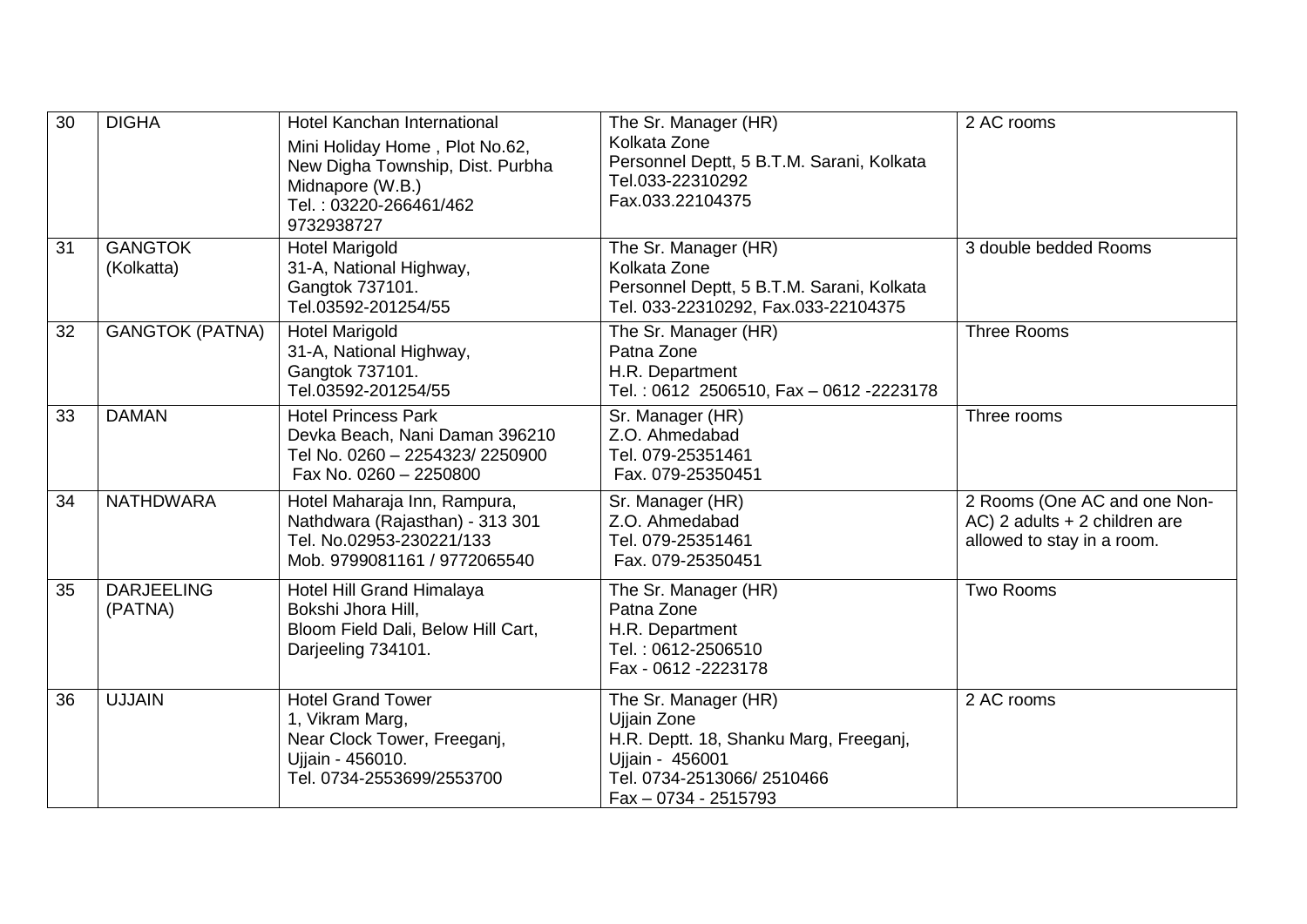| 37 | <b>MUSSORIE</b>              | <b>Hotel Darpan</b><br>Kulri, Mussorie<br>Tel. 0135-2632483/2631183                                                                                                               | The Sr. Manager (HR)<br>New Delhi Zone<br>H.R. Department<br>Tel:011-28844093<br>Fax - 011 - 23317365                                                                             | Five rooms                                                                                         |
|----|------------------------------|-----------------------------------------------------------------------------------------------------------------------------------------------------------------------------------|-----------------------------------------------------------------------------------------------------------------------------------------------------------------------------------|----------------------------------------------------------------------------------------------------|
| 38 | <b>NAINITAL</b>              | <b>Hotel Lake View</b><br>Talital, Nainital - 263001<br>Tel. 05942-236489/235632                                                                                                  | The Sr. Manager (HR)<br>New Delhi Zone<br>H.R. Department<br>Tel:011-28844093<br>Fax - 011 - 3317365                                                                              | Three rooms                                                                                        |
| 39 | <b>NEW DELHI</b><br>(RANCHI) | <b>Hotel Alfa Continental</b><br>1335, Sangtrashana Paharganj, Opp.<br><b>BOI Paharganj Branch</b><br>New Delhi - 110055.<br>Tel. 011-23561306/07/23589935<br>Mobile - 9811533522 | The Sr. Manager (HR)<br>Ranchi Zone<br>Pradhan Towers, Main Road, Ranchi-<br>834001<br>Tel.: 0651-2331150/1270,<br>Fax: 0651-2330138                                              | Three AC Rooms<br>2 Adults and 2 Children below the<br>age of 10 years. Extra bed Rs.<br>$100/-$ . |
| 40 | <b>MATHERAN</b>              | <b>Dell Bungalow</b><br><b>Sharlot Lake Lane</b><br>(Behind West End Hotel)<br><b>Near Police Station</b><br>Acharya Atre Marg,<br>Matheran -410 102                              | The Sr. Manager (HR)<br>Mumbai South Zone<br>H.R. Department<br>70/80 M.G.Road, Fort, Mumbai<br>Tel: 22703543/44/ 22674857/2623656<br>Extn.2531,2612<br>Fax No. 22617903/22625985 | 7 rooms                                                                                            |
| 41 | <b>NAINITAL</b><br>(LUCKNOW) | <b>Hardingley Cottage</b><br>Above India Hotel<br>Near Hydel Guest House,<br>Nainital (Uttaranchal)<br>Tel. 05942-237824                                                          | The Sr. Manager (HR)<br>Lucknow Zone<br>Star House, Vibhuti Khand, Gomti Nagar<br>Lucknow - 226010.<br>Tel.: 0522-2721492/2721503<br>Fax: 0522-2721511                            | 3 rooms                                                                                            |
| 42 | <b>SAPUTARA</b>              | Bank of India Holiday Home<br>Near Bus Stand, Saputara<br>Dist. Dang - Gujarat                                                                                                    | Sr. Manager (HR)<br>Zonal Office, Ahmedabad<br>Tel. 079-25351461<br>Fax: 079-25350451                                                                                             | 3 double bedded rooms.                                                                             |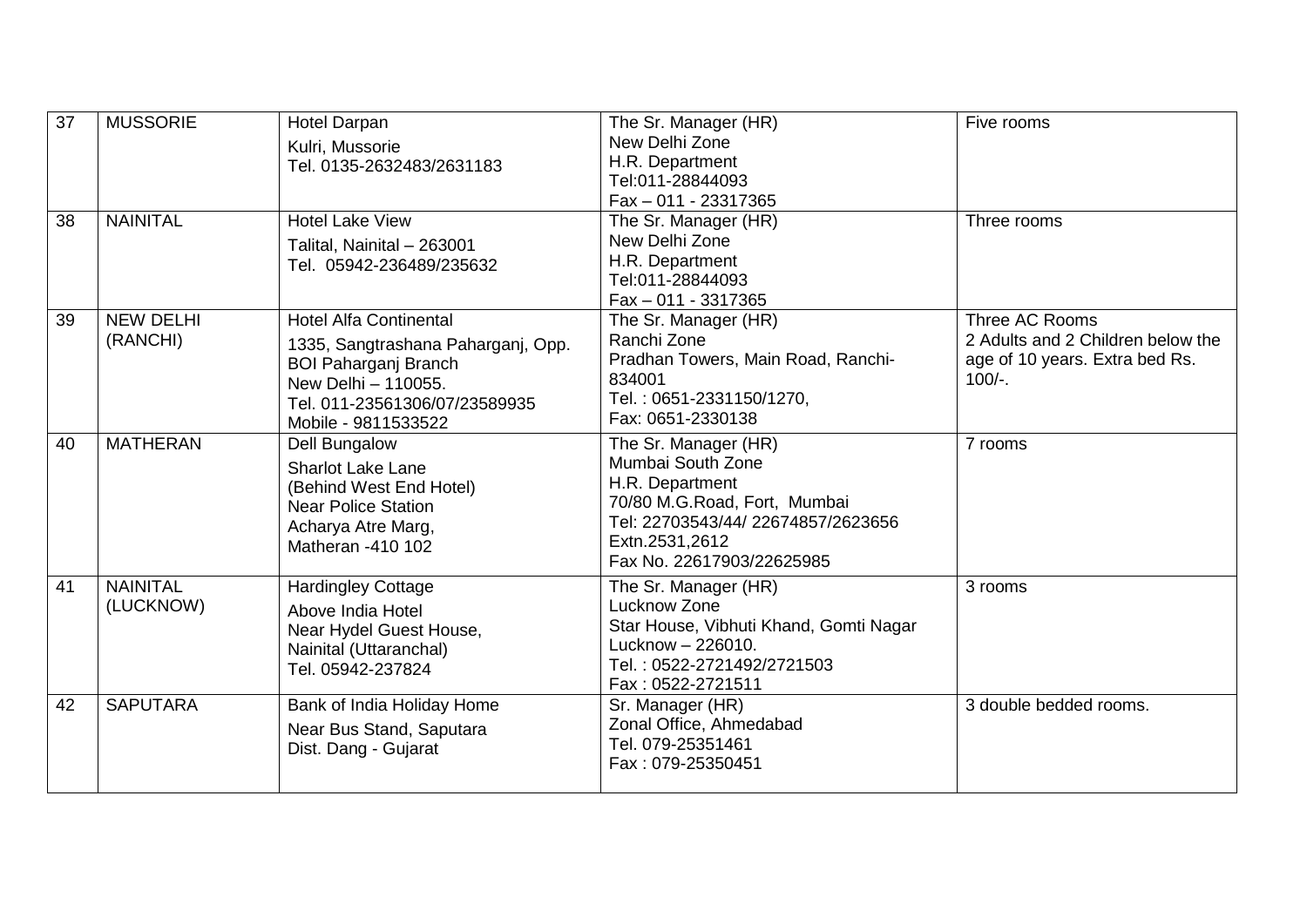| 43 | <b>MOUNT ABU</b>                    | Hotel Sudhir, Post Box No.50,<br>Rajendra Marg, Mount Abu,<br>Rajasthan - 307 501.<br>Tel: 02974 235311<br>Fax:02974 238259                                                                                         | Sr. Manager (HR)<br>Z.O. Ahmedabad<br>Tel. 079-25351461 Fax. 079-25350451                                                   | 4 Air cooled bed rooms -<br>(2 adults and two children below<br>12 years will be allowed in one<br>room)                        |
|----|-------------------------------------|---------------------------------------------------------------------------------------------------------------------------------------------------------------------------------------------------------------------|-----------------------------------------------------------------------------------------------------------------------------|---------------------------------------------------------------------------------------------------------------------------------|
| 44 | <b>KANYAKUMARI</b>                  | Vivekanandpuram,<br>Kanyakumari - 629702.<br>Tel. 04652-246261,246250<br>Fax. 04652-247177                                                                                                                          | Sr. Manager (HR)<br>Z.O.Coimbatore<br>Tel. 0422-2392813<br>Fax. 0422-2390806                                                | 3 double bedded rooms.                                                                                                          |
| 45 | <b>HARIDWAR</b>                     | <b>Hotel Ganges Rivera</b><br>Delhi By Pass Road, Opp. Ganga River<br>Haridwar (Uttarakhand)<br>Tel. 01334-240940<br>Fax. 01334-240942<br>Mob. 9358189261/263                                                       | Sr. Manager (HR)<br>Ghaziabad Zone.<br>Tel. 0120-2404137<br>Fax. 0120-2403782                                               | 5 Double bedded AC Rooms.<br>Pick-up and drop services from Bus-<br>stand/Rly. Station.                                         |
| 46 | <b>ACHARE (DIST.</b><br>SINDHUDURG) | Zing n Swing Resort<br>At-Post Achare, Off Mumbai Goa<br>Highway, Dist. Sindhudurg<br>Tel. 02365-246248                                                                                                             | Sr. Manager (HR)<br>Ratnagiri Zone<br>Tel. 02352-221755<br>Fax. 02352-226145                                                | 2 AC Cottages for 3 persons. One<br>way pickup or drop facility from<br>Kankavali Station. Complementary<br>morning tea/coffee. |
| 47 | <b>GURUVAYUR</b>                    | Nandini Tourist Home Pvt.L<br>P.O. Box No.6, East Nada,<br>Guruvayur, Thrissur Dt.<br>Kerala - 680 101<br>Ph. 487-2552455/54/53                                                                                     | Sr. Manager (HR)<br>Kerala Zone.<br>Tel.0484-2349557<br>Fax.0484-2349720                                                    | 2 AC Suits.                                                                                                                     |
| 48 | <b>PORT BLAIR</b>                   | Mrs. Khurshid Begum (located in Port<br>Blair Branch premises), Ward No. 6,<br>Church Lane, Phoenix Bay, Near<br>Carmel School, Andman & Nicobar.<br>Port Blair 744102.<br>Tel. - 03192 234400<br>Mob. 094342 87262 | Z.O. Chennai Zone,<br>Old No.17, New No.30<br><b>Errabalu Street</b><br>Chennai - 600001<br>Tel: 044-66777502/4<br>66777555 | Three A/c double bedded rooms<br>and one common kitchen.                                                                        |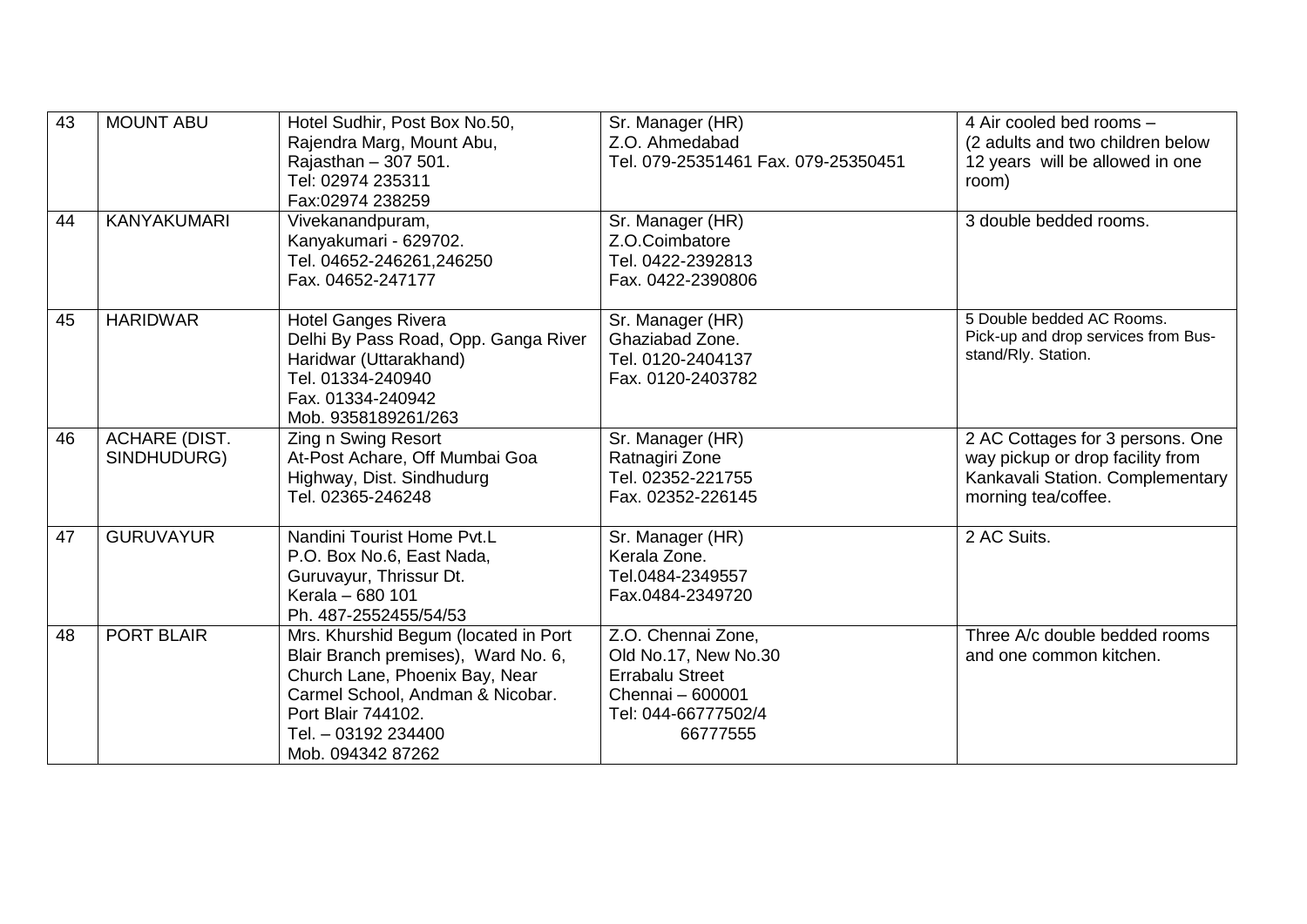| 49<br>50 | <b>PUDUCHERRY</b><br><b>TRIVANDRUM</b> | Hotel Nadaradjane Inn<br>178 Lal Bahadur Sastri Street,<br>Puducherry 605001.<br>Tel. 0413-2228183<br>Mob. 09443294472<br><b>Hotel Horizon</b><br>Thiruvananthapuram 695014.<br>Tel. 0471-4055555,2326888<br>Fax. 0471-2324444 | Z.O. Chennai Zone,<br>Old No.17, New No.30<br><b>Errabalu Street</b><br>Chennai - 600001<br>Tel: 044-66777502/66777555<br>Z.O., Kerala Zone<br>Kaloor Towers, Kaloor, Cochin, PIN 682017<br>Tel: 0484-2349442/2349557<br>Fax:0484-2349720 | 2 Double A/c rooms.<br>Complimentary breakfast.<br>Extra Bed: Rs. 300/-<br>2 Double bedded AC rooms. (Rs.<br>4.<br>400/- for extra bed). |
|----------|----------------------------------------|--------------------------------------------------------------------------------------------------------------------------------------------------------------------------------------------------------------------------------|-------------------------------------------------------------------------------------------------------------------------------------------------------------------------------------------------------------------------------------------|------------------------------------------------------------------------------------------------------------------------------------------|
| 51       | <b>BODH GAYA</b>                       | Hotel Shashi International<br>Near Bhutan Temple, Mastipur,<br>Bodhgaya 824231<br>Tel. 0631-2200459<br>Mob. 94302 01308<br>Email: info@hotelshashi.com                                                                         | The Sr. Manager (HR)<br>Patna Zone<br>H.R. Department<br>Tel.: 0612-2506510<br>Fax - 0612 - 2223178                                                                                                                                       | 2 double bedded AC Rooms<br><b>Complimentary Tea/Breakfast</b><br>Food at concessional rate.                                             |
| 52       | <b>GANPATIPULE</b><br>(Ratnagiri)      | Bank of India Staff Co-operative Credit<br>Society Ltd. Near Mahalaxmi Hall, At &<br>Post Ganpatipule, Dist. Ratnagiri.<br>Phone No.: 02537-235448.                                                                            | Sr. Manager (HR)<br>Ratnagiri Zone<br>Tel. 02352-221755<br>Fax. 02352-226145                                                                                                                                                              | 2 AC Rooms.                                                                                                                              |
| 53       | <b>LONAVALA</b>                        | Dream Holidays<br>Plot No.130, Shankar Nagar Road,<br>Tungaarli,<br>Lonavala 410401.<br>Mob.9767756117                                                                                                                         | The Sr. Manager (HR)<br>Mumbai South Zone<br>H.R. Department<br>70/80 M.G.Road, Fort, Mumbai<br>Tel: 22703543/44/ 22674857/2623656<br>Extn. 2531,2612<br>Fax No. 22617903/22625985                                                        | 3 AC Rooms.<br>Complimentary morning tea.<br>Extra Person Rs.300/-                                                                       |
| 54       | <b>KANHA</b>                           | Mahua Hotel's Pvt Ltd<br>TF-2, Johnsons Tower,<br>Narmada Road, Gorakhpur<br>Jabalpur, M.P 482 001<br>Phone No.: 0761-4082727/4012727                                                                                          | Chief Manager(HR)<br>Khandwa Zone<br><b>HR Department</b><br>Tel No.:0761-2248182/2248381                                                                                                                                                 | 3 AC rooms                                                                                                                               |